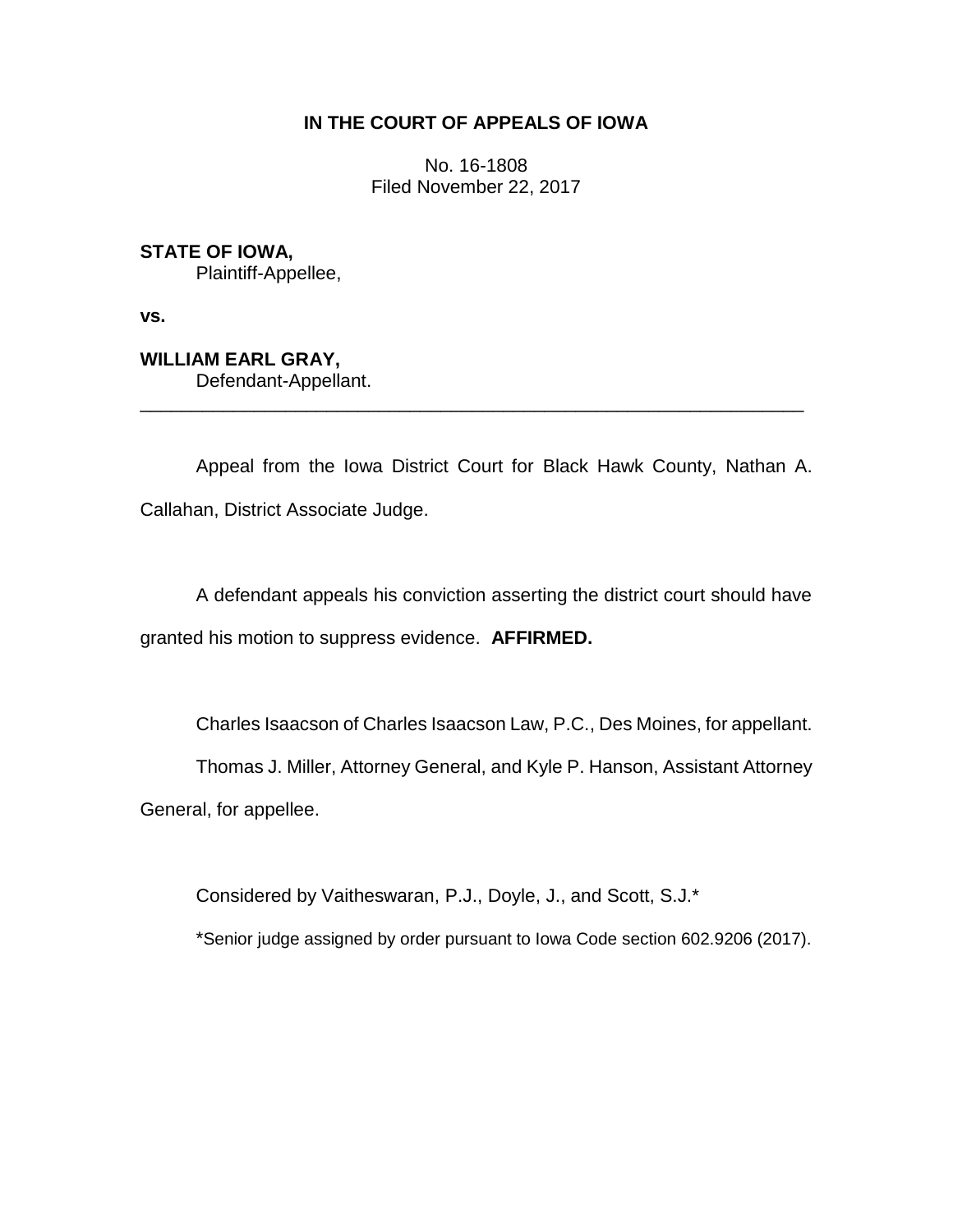## **SCOTT, Senior Judge.**

William Gray appeals his conviction for possession of a controlled substance, second offense, in violation of Iowa Code section 124.401(5) (2015). He asserts on appeal the district court erred in denying his motion to suppress the evidence seized as a result of an inventory search of his vehicle. It is his contention the officers used the inventory search solely to investigate criminal activity after he refused to give consent to search.

A well-recognized exception to the warrant requirement is the vehicle inventory search. *See State v. Huisman*, 544 N.W.2d 433, 436 (Iowa 1996). "The legality of an inventory search depends on two overlapping inquiries: the validity of the impoundment and the scope of the inventory." *Id.* Gray only attacks the validity of the impoundment. In addressing the validity of the impoundment, "we no longer examine the reasonableness of the officer's decision to impound; we look for the existence of reasonable standardized procedures and a purpose other than the investigation of criminal activity." *Id*. at 437. "To decide whether the officers were motivated solely by an investigatory purpose, we examine whether, when viewed objectively, an administrative reason for the impoundment existed." *Id*. at 439. "We do not analyze the subjective motivations of the officers." *Id.* at 440.

In ruling on Gray's motion, the district court correctly noted:

The court was presented with the written policy of the Black Hawk County Sheriff's Office regarding impoundment and inventory. All three versions of the policy presented to the court explicitly provide a vehicle involved in an arrest or other official police action will be towed if the arrested person was the sole occupant. The policy further indicates the deputy requesting the vehicle be towed for impoundment shall see the vehicle is inventoried. The policy

2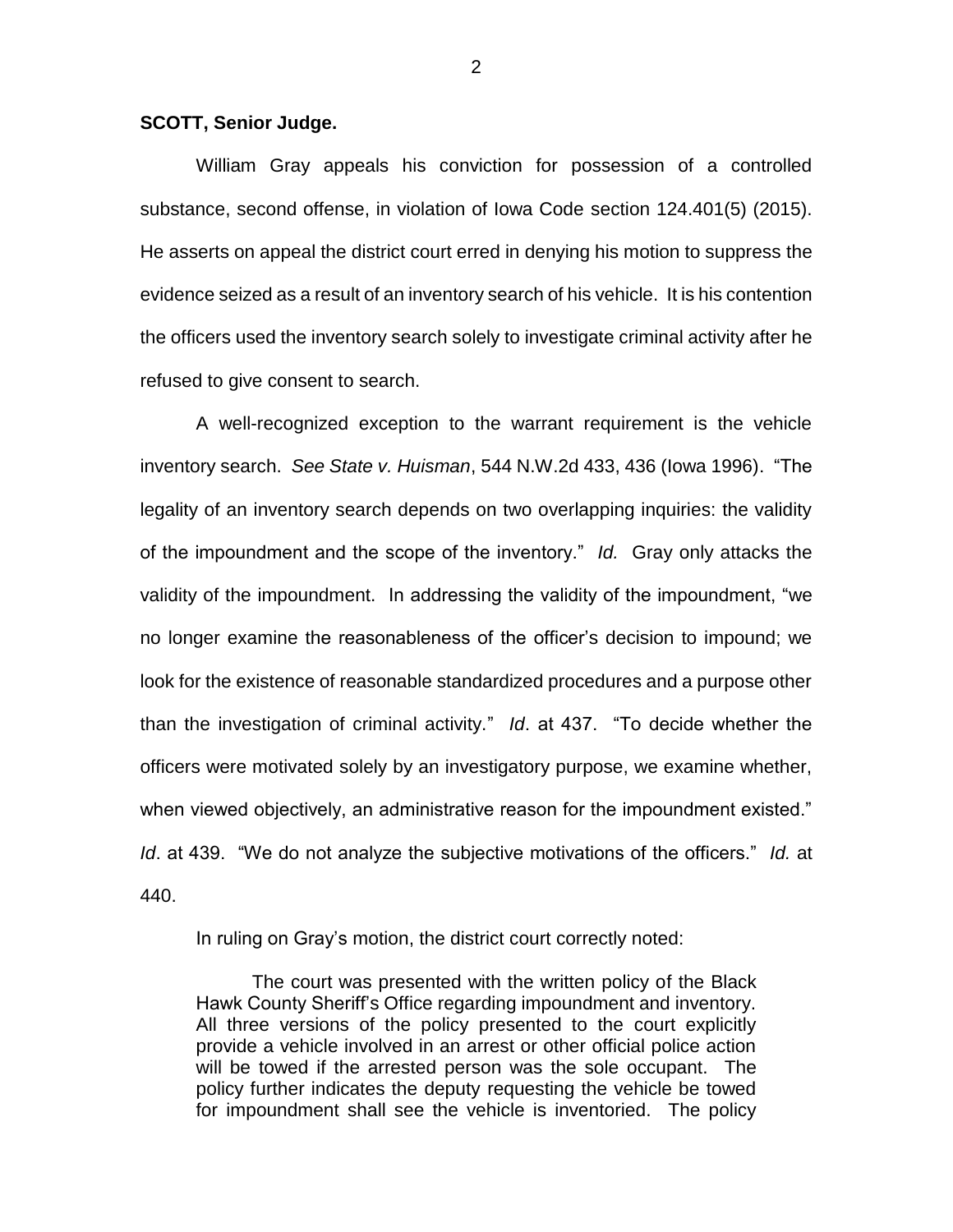provides no explicit requirement for officers to afford drivers an accommodation or allow drivers to contact another licensed driver to remove the vehicle from the scene. The Black Hawk County policy, on the other hand, provides any vehicle not towed due to "extenuating circumstances" needs to be approved by a supervisor.

Although the policy says nothing about non-arrest impoundments, Iowa Code section 321.20B allows a peace officer to "[i]ssue a citation, remove the motor vehicle's license plates and registration receipt, and impound the motor vehicle" if a driver of a motor vehicle registered in this state is unable to provide proof of financial liability coverage. *See* Iowa Code § 321.20B(4)(a)(4)(a). Gray has not challenged the constitutionality of this statute nor the sheriff department's compliance with the impoundment procedures under the statute. Gray also has not challenged the sheriff department's impoundment policy. When viewed objectively, as the law requires, the court finds the officers were allowed to impound Gray's vehicle.

. . . . The court in no way condones the officers' activity. The record clearly reflects the officers impounded and inventoried Gray's vehicle upon learning of Gray's prior drug conviction and unwillingness to consent to a search. Before Gray refused to consent to a search, the officers indicated they may allow someone to pick up the vehicle for Gray and not tow the vehicle. Once it became clear Gray would not consent to the search of his vehicle, apparently on the advice of counsel, the officers decided to impound the vehicle. It appears the officers used [the] impound and inventory process to simply bypass Gray's unwillingness to consent to the search. The court notes Iowa Code section 321.20B, regarding driving without liability coverage, permits a peace officer to issue a warning, issue a citation, issue a citation and remove the vehicle's license plates and registration, or issue a citation and impound the vehicle. Here, the officers issued a citation, impounded and searched the vehicle for inventory purposes to quell their suspicions Gray was "hiding something."

The established case law is clear that unless the inventory search is conducted for the sole purpose of investigation, which the court is unable to find it was, the officer's investigatory motive does not invalidate an inventory search. Accordingly, the inventory search was valid and the motion to suppress must be denied.

The district court correctly analyzed the issues in this case and thoroughly

addressed Gray's claims that the officers' subjective motivation to search his

vehicle for drugs should invalidate the inventory search. Upon our de novo review

of the record, we agree with and approve the district court's reasons and